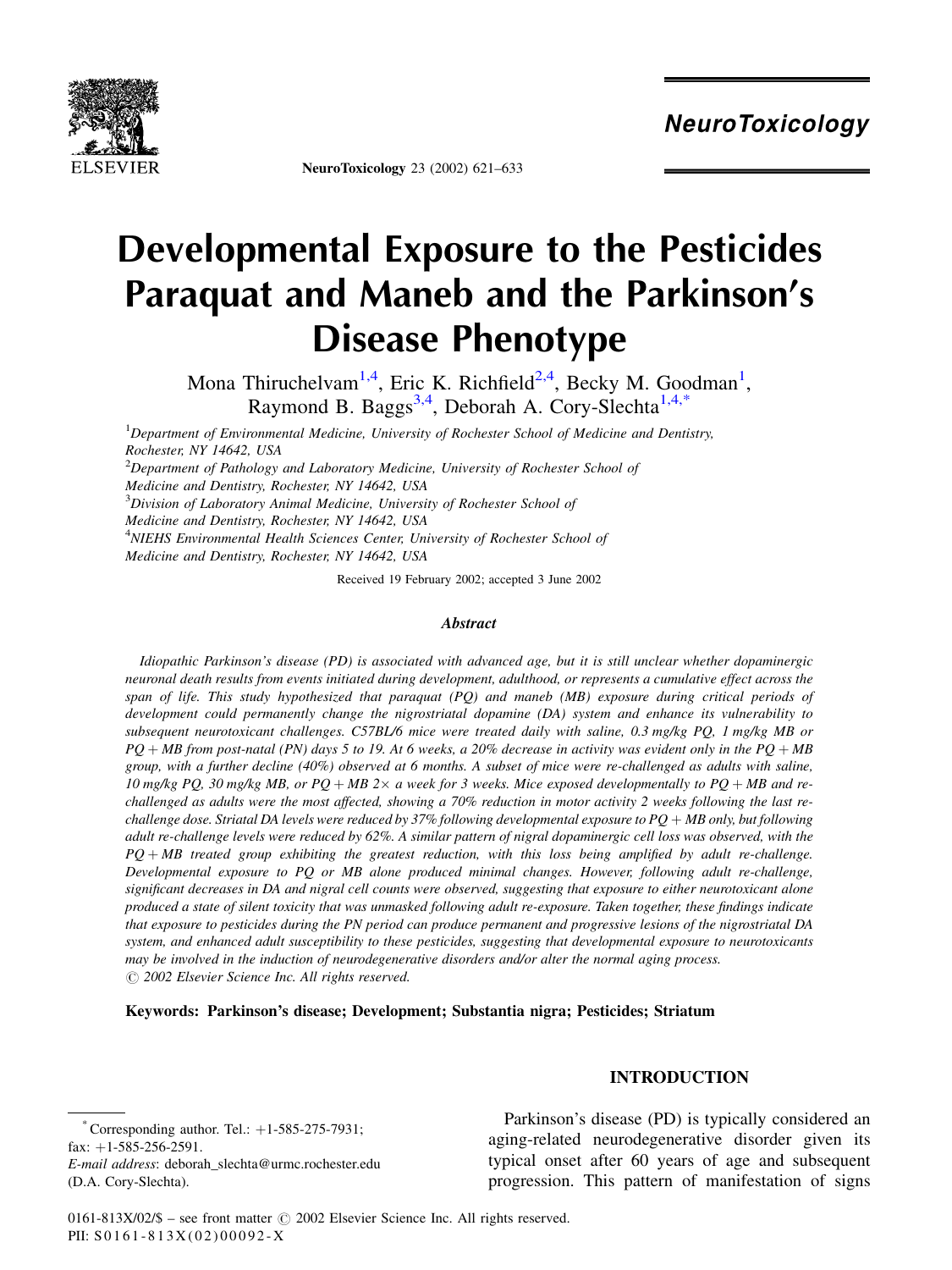and symptoms later in life is not, of course, necessarily indicative of the timing of etiological factors. In fact, one possibility that can be posited is that PD could arise from events that occur early in development that have long-term but delayed adverse consequences for the nigrostriatal dopamine (DA) system. Possible developmental events could include exposures to environmental neurotoxicants. Under such scenarios, it is conceivable that the population of nigrostriatal DA cell bodies is reduced early in life, and that with normal aging-related loss, the DA system will eventually reach levels associated with PD. Alternatively, or in conjunction with such a model, is the possibility that nigrostriatal DA system damage early in development, whether or not it is associated with cell body loss, nevertheless renders the system more vulnerable to subsequent environmental risk factors associated with PD, effectively increasing their potency, resulting in PD that might not otherwise have occurred.

Environmental risk factors have, in fact, long been implicated in the etiology of Parkinson's disease (PD). Several epidemiological studies report an increased incidence of PD in association with pesticide exposures and associated conditions that include well water drinking, farming, and rural living ([Gorell et al., 1998;](#page-11-0) [Semchuk et al., 1992; Tanner, 1989; Tanner et al.,](#page-11-0) [1987](#page-11-0)). The increased prevalence of PD in industrialized countries and its geographic heterogeneity have also been suggested to be the result of the greater use of environmental chemicals [\(Li et al., 1985; Morens et al.,](#page-11-0) [1996; Schoenberg et al., 1985; Schoenberg et al., 1988](#page-11-0)). The potential for environmental risk factors to contribute to PD gained particular attention following the report of a study of 19,000 pairs of twins, the largest of its kind, by Tanner and colleagues ([Tanner et al., 1999\)](#page-11-0) citing no difference in PD rates between monozygotic and dizygotic twins with onset of PD after age 60.

Our laboratory recently established a model of environmental Parkinsonism in adult mice that resulted from repeated combined exposure to the herbicide/ dessicant paraquat (PQ) with the ethylenebisdithiocarbamate fungicide maneb (MB), both of which are known to adversely impact DA systems. These exposures produced selective nigrostriatal DA system neurotoxicity, including loss of striatal DA and of cell bodies of DA neurons in the substantia nigra pars compacta (SNpc; [Thiruchelvam et al., 2000a; Thiru](#page-11-0)[chelvam et al., 2000b](#page-11-0)). Compared to the commonly used neurotoxicant model MPTP, combined  $PQ + MB$ produces permanent effects. While the mechanism of toxicity of MPTP is relatively well understood, those underlying the selective nigrostriatal DA neurotoxicity of  $PQ + MB$  remain to be determined. PQ is a free radical generator, due to its ability to redox cycle, and is commonly used experimentally as an oxidative stressor [\(Dey et al., 1990; Woolley et al., 1989\)](#page-10-0). While previous studies report somewhat equivocal effects of systemically-administered PQ on the nigrostriatal system, new findings show that PQ alone, even at very low doses, can produce DA cell loss in the substantia nigra and increase expression of alpha-synuclein ([Manning-](#page-11-0)[Bog et al., 2002; Thiruchelvam et al., 2002](#page-11-0)). Less is known about the mechanism of neurotoxicity of MB, but it has been reported to inhibit glutamate transport and disrupt DA uptake and release [\(Vaccari et al., 1998;](#page-12-0) [Vaccari et al., 1999; Vaccari et al., 1996](#page-12-0)).

The susceptibility of the developing nervous system to degeneration following exposure to environmental toxicants is well recognized. Exposure to neurotoxicants such as  $1,1,1$ -trichloro-2,2-bis(p-chlorophenyl)ethane (DDT), polychlorinated biphenyls (PCBs), and pyrethroids produce permanent behavioral changes as well as neurochemical changes in the cholinergic system in the CNS of adult animals when administered even at low doses during critical periods of development [\(Ahlbom](#page-10-0) [et al., 1994; Ahlbom et al., 1995; Eriksson et al., 1992;](#page-10-0) [Eriksson and Fredriksson, 1991a; Fredriksson et al.,](#page-10-0) [1993a](#page-10-0)). Developmental exposure to PQ or MPTP also produce permanent changes in striatal DA and behavior in the adult animal ([Fredriksson et al., 1993b; Ochi et al.,](#page-11-0) [1991; Perez-Otano et al., 1992; Weissman et al., 1989](#page-11-0)). Effects of developmental exposure to MB have been studied, but its effects on the DA system per se have not been examined ([Bancroft and Prahlad, 1973; Chernoff](#page-10-0) [et al., 1979; Sobotka et al., 1972](#page-10-0)).

The dopaminergic system develops both pre- and postnatally (PN), with receptor development and the brain growth spurt occurring predominantly in the PN period ([Giorgi et al., 1987; Voorn et al., 1988\)](#page-11-0). The hypotheses posed here were that developmental exposure to either PQ or MB alone, or in combination, would result in permanent nigrostriatal DA system neurotoxicity, and, secondly, would render the nigrostriatal DA system more susceptible to environmental chemical challenges later in life.

#### EXPERIMENTAL PROCEDURES

#### Animals and Drug Administration

C57BL/6 male mice were injected i.p. with either vehicle (saline), paraquat dichloride hydrate (PQ, Sigma, St. Louis, MO) at a dose of 0.3 mg/kg, MB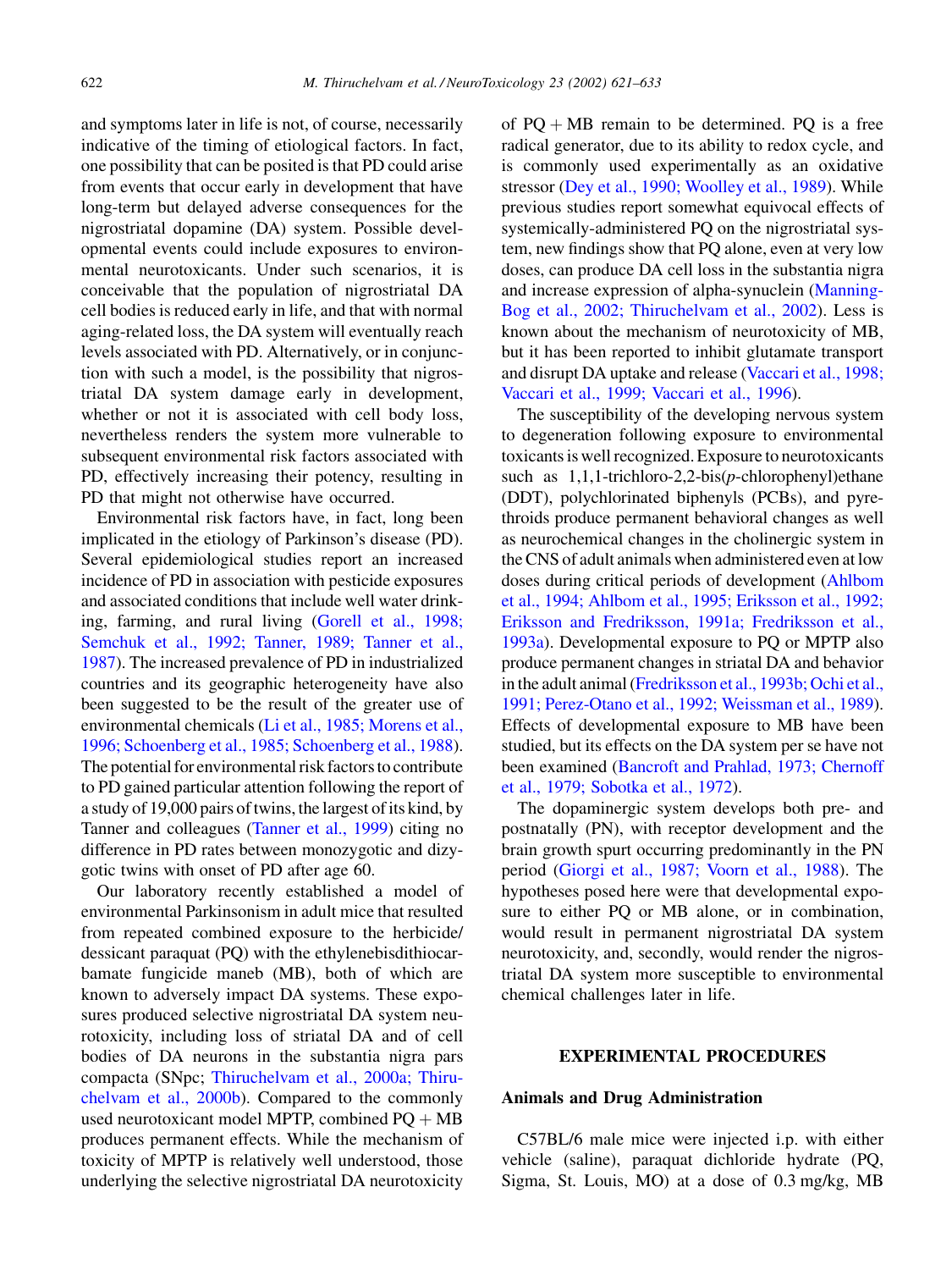

Fig. 1. Experimental time-line indicating post-natal exposure and adult re-challenge paradigms.

(manganese bisethylenedithiocarbamate; Dow Chemical) at a dose of 1 mg/kg, or with the combination from PN days 5 to 19. Both PQ and MB were dissolved in saline. For combined injections, two separate injections were administered. At 6.5 months of age, a subset of these animals were re-challenged with the original treatment using saline, 10 mg/kg PQ, 30 mg/kg MB or the combination of  $PQ + MB$ . A separate group of mice were treated only as adults to these same doses, yielding three exposure groups of mice: (a) PN only, (b)  $PN + adult$ , (c) adult only. PN exposure was carried out daily from days 5 to 19 (15 total doses), and subsequent adult re-exposure occurred twice a week for 3.5 weeks (total of seven treatments). Fig. 1 shows the experimental time line. Mice were housed in a room maintained under constant temperature  $(72-74 \degree F)$  and humidity conditions with a 12:12 light–dark cycle. During PN exposure, mice were housed with dams and littermates. Following weaning, mice to be used for behavioral studies were housed one per cage; all other mice were housed four per cage. To prevent litter-specific effects, a total of 30 litters were generated for each treatment group, with one mouse derived from each litter.

Food and water were available ad libitum. Body weights were obtained periodically over the course of the experiment. Animals were cared for and treated in accord with NIH and the University of Rochester Animal Care and Use Committee Guidelines.

## Chemicals

Solvents for high performance liquid chromatography with electrochemical detection (HPLC-EC) were purchased from Sigma (St Louis, MO). All other chemicals, if not specified, were at least analytical grade and were purchased from Sigma (St. Louis, MO).

#### Locomotor Activity

Automated locomotor activity chambers equipped with infrared photobeams (Opto-Varimex Minor, Columbus Instruments International Corporation, Columbus, OH) were used to quantify locomotor activity. Photobeam breaks were recorded each minute for 45 min for horizontal, vertical, and ambulatory movements. Following PN exposure, motor activity was assessed at 6 weeks and again at 6 months of age. To assess the effects of developmental exposure to these toxicants at 6 weeks of age, all mice were run on three consecutive days and the data from the third locomotor session is reported here. At 6 months of age, mice were also habituated to the locomotor activity chambers in three 45 min sessions occurring on consecutive days, with all mice receiving i.p. vehicle injections prior to the session. After the third habituation session, treatments began either as re-challenge  $(PN + adult)$  or first challenge (adult only) or to vehicle only (PN), and effects on motor activity were assessed immediately and 24 h after each injection in 45 min test sessions with activity counts totaled in 3 min blocks across the session. Activity was also determined again 2 weeks after the final treatment to determine whether there were persistent effects of adult re-exposure. This behavioral session was preceded by a saline injection.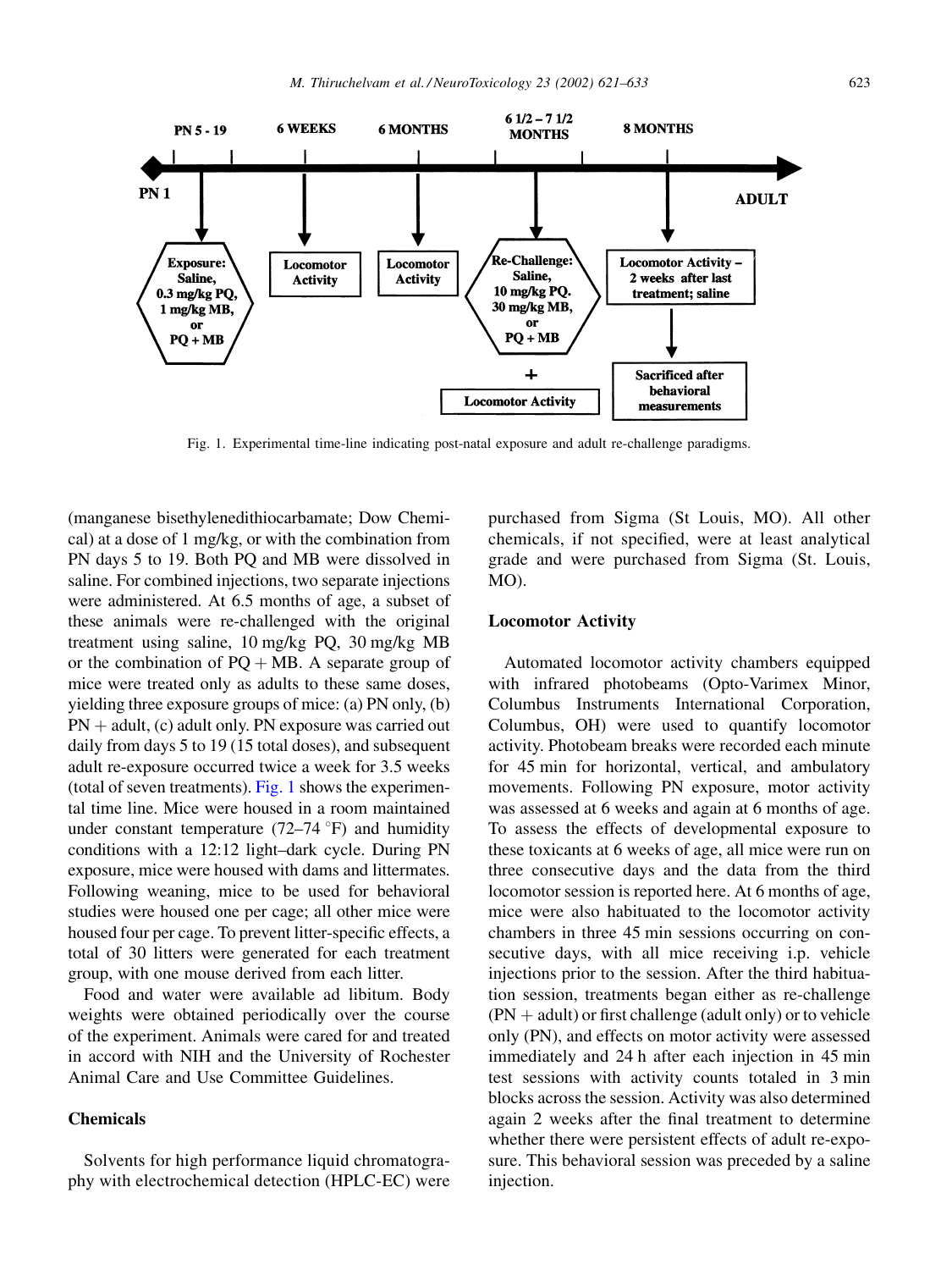# Dopamine and Metabolite Analyses by HPLC

Neurotransmitter concentrations were measured 2 weeks following the last injection of the assigned treatment. All groups (PN only,  $PN +$  adult, adult only exposure) were sacrificed at the same time point. Following rapid decapitation, striatal blocks were dissected and placed in 0.1 N perchloric acid. The tissues were sonicated and centrifuged for 15 min at  $1000 \times g$ . The supernatants were stored at  $-80$  °C until analyzed for the concentrations of DA, dihydroxyphenylacetic acid (DOPAC), homovanillic acid (HVA) and serotonin (5HT) by HPLC-EC. The pellets were digested in 1 ml of 0.5 N NaOH for measurements of protein concentration using the Bio-Rad assay. HPLC analysis was carried out as described previously [\(Thiruchelvam et al.,](#page-11-0) [2000a](#page-11-0)). The concentrations of the neurotransmitters were expressed in units of ng/mg protein. DA turnover was expressed as the ratio  $(DOPAC + HVA)/DA$ .

# Immunohistochemistry (IHC) for Tyrosine Hydroxylase and Cell Counting

#### Tissue Preparation

Paraformaldehyde (PFA) post-fixed brains were used for immunolabeling studies. Fixed brains were cut into 30 µm sections and collected in cryoprotectant. Sections were washed with 0.1 M phosphate buffer (PB), blocked for non-specific binding, and incubated with a 1° antibody (Ab) to TH (Chemicon International, Temecula, CA) for 48 h at a dilution of 1:4000. Sections were subsequently incubated with a  $2^{\circ}$  biotinylated anti-rabbit Ab (Vector Laboratories, Burlingame) at a dilution of 1:200. Sections were subsequently washed and incubated with avidin-biotin solution using the Vectastain Elite kit (Vector Laboratories, Burlingame) for 1 h at room temperature. Sections were developed in 3-3'-diaminobenzidine tetrachloride (DAB) for 2–3 min. Following several rinses, sections were mounted, counterstained with cresyl violet and cover slipped.

#### Stereological Analysis

After delineation of the SNpc at low magnification  $(4 \times$  objective), every fourth section from the entire region was sampled at higher magnification (100 $\times$ objective) using the stereology module of the MCID imaging program (Imaging Research, St. Catherines, ON) with an Olympus Provis microscope. The optical fractionator method was used to count  $TH^+$  and TH<sup>-</sup>cells. The entire depth of field was sampled ignoring the upper and lower  $1.5 \mu m$  to avoid counting cells that might be missing nuclei. The thickness of each section was measured. The total number of TH positive  $(TH^+$  and cresyl violet positive neurons) and TH negative (cresyl violet positive only) neurons in the substantia nigra was estimated using the optical fractionator method.

#### Peripheral Organ Histopathology

Representative sections of lung, heart, kidney, and liver ( $n = 6$  per treatment group) were prepared by formalin fixation, paraffin embedding, sectioning at  $4 \mu m$ , and staining with hematoxylin and eosin. Sections were examined without knowledge of treatment group for evidence of alterations in microscopic pathology.

### Statistical Analysis

Overall effects of treatment on horizontal locomotor activity were first analyzed with repeated measure analyses of variance (RMANOVA) using treatment and developmental group (i.e.  $PN$ ,  $PN$   $+$  adult, or adult only exposure) as between group factors and injections as a within group factor. This was followed by individual ANOVAs using treatment and developmental group as between group factors for each injection and subsequent Fisher's post hoc tests to compare treatment groups. To assess treatment-related changes within an activity session, RMANOVAs with treatment and developmental group as between group factors and time block as a within group factor were utilized; significant main effects of treatment or interactions were followed by ANOVAs at each time point. Changes in DA, DOPAC and turnover were first evaluated using treatment and developmental group as between group factors for ANOVA. Effects of all other endpoints were analyzed using one factor ANOVAwith treatment and development group as the between group factors, followed by Fisher's tests in the event of significant main effects of treatment.

#### RESULTS

#### Body Weight and Pathology

No treatment-related changes in body weights were observed in any of the groups at any time point in the experiments. Lungs were graded for signs of alveolitis, bronchiolitis, bronchitis, lymphoid aggregation, bronchiectasis, and fibrosis and found to be histologically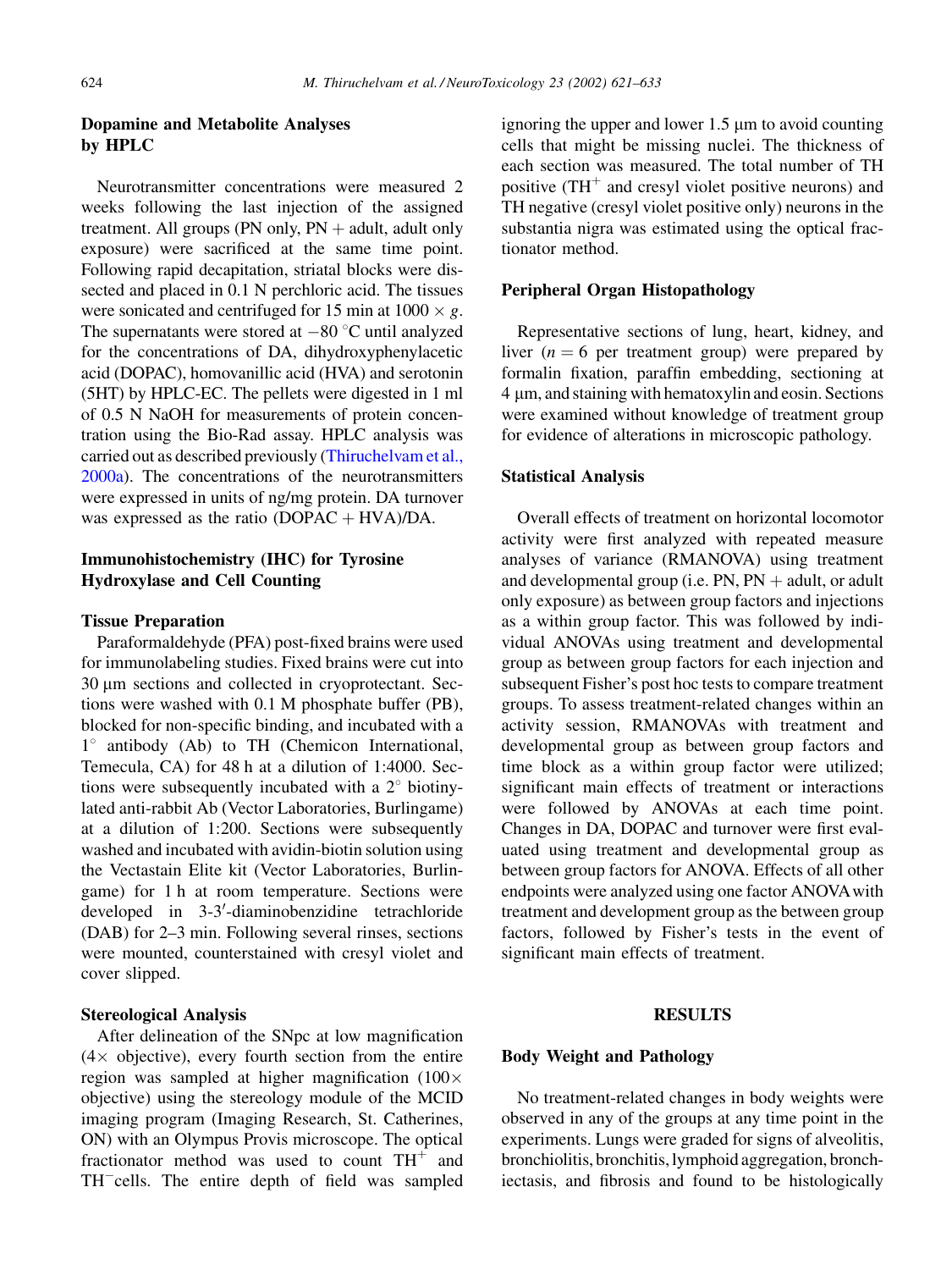normal. Similarly, no pathological changes were observed in heart, kidney or liver.

#### Locomotor Activity

Locomotor activity was evaluated at 6 weeks of age and again at 6 months of age after PN exposure to saline, 0.3 mg/kg PQ, 1 mg/kg MB or the combination of the two (Fig. 2). At 6 weeks of age, only the group that received combined  $PQ + MB$  showed a significant decrease (23%) in horizontal activity, as confirmed by a main effect of treatment in the statistical analysis  $(F(3, 34) = 3.456, P = 0.027)$  with subsequent post hoc tests indicating lower activity levels than groups treated with saline and with MB alone (both  $P < 0.05$ ). The PQ only treated group showed a marginal decrease in activity levels at this early time point (14%). By 6 months of age, the  $PQ + MB$  treated group showed a further reduction in locomotor activity (38%) such that activity levels were significantly lower than those of the other three groups (all probabilities are  $P < 0.05$ ), confirmed by a significant main effect of treatment  $(F(3, 34) = 3.376, P = 0.03)$  in the RMANOVA. This represented a further decrease of approximately 15% in the  $PQ + MB$  group between 6 weeks and 6 months (Fig. 2), demonstrating progressive effects of  $PQ + MB$  ( $P < 0.0001$ ).

Challenges with saline, 10 mg/kg PQ, 30 mg/kg MB or the combination of the two were carried out in a subset of mice after the 6 months motor activity assessment. Additional naive mice were treated only as adults with the same doses and PN only exposed group was treated with saline. Locomotor activity was evaluated immediately after these treatments and again



Fig. 2. Total horizontal locomotor activity 6 weeks and 6 months following post-natal exposure to saline, 0.3 mg/kg paraquat, 1 mg/ kg maneb or the combination of the two. Data is shown as group mean  $\pm$  S.E. (*n* = 10 per treatment group). Post hoc analysis revealed significance from: (\*), saline; (+), MB alone; (#), PQ alone; ( $\sim$ ), 6 weeks old mice treated with PQ + MB.

24 h later followed by an additional assessment 2 weeks later preceded by saline only injections. The corresponding locomotor activity levels are depicted in Fig. 3. As it indicates, mice that received  $PQ + MB$ post-natally and were subsequently re-challenged with  $PO + MB$  as adults exhibited a marked decrease (70%) in locomotor activity. A significant main effect of treatment  $(F(3, 106) = 6.36, P = 0.0005)$  and group (PN, PN + adult, and adult only;  $F(2, 106) = 3.00$ ,  $P = 0.05$ ) were confirmed in the statistical analysis. The levels of activity in the  $PN + adult PQ + MB$ 



Fig. 3. Horizontal locomotor activity 2 weeks after last adult re-challenge. Data is shown as group mean  $\pm$  S.E. ( $n = 10$  per treatment group), normalized to corresponding saline controls for post-natal only (PN), post-natal  $+$  adult exposure (PN  $+$  adult) as well as adult only (adult) exposure. Adult re-challenge or adult only exposure to either saline, 10 mg/kg PQ, 30 mg/kg MB or the combination of the two was carried out at 6.5 months of age. Post-natal only treated mice were injected with saline prior to being placed in activity chambers. Post hoc analysis showed significant difference from: (\*), saline; (+), MB alone; (#), PQ alone; (~), PQ + MB post-natal only treated mice; ( $\land$ ),  $PQ + MB$  adult only treated mice.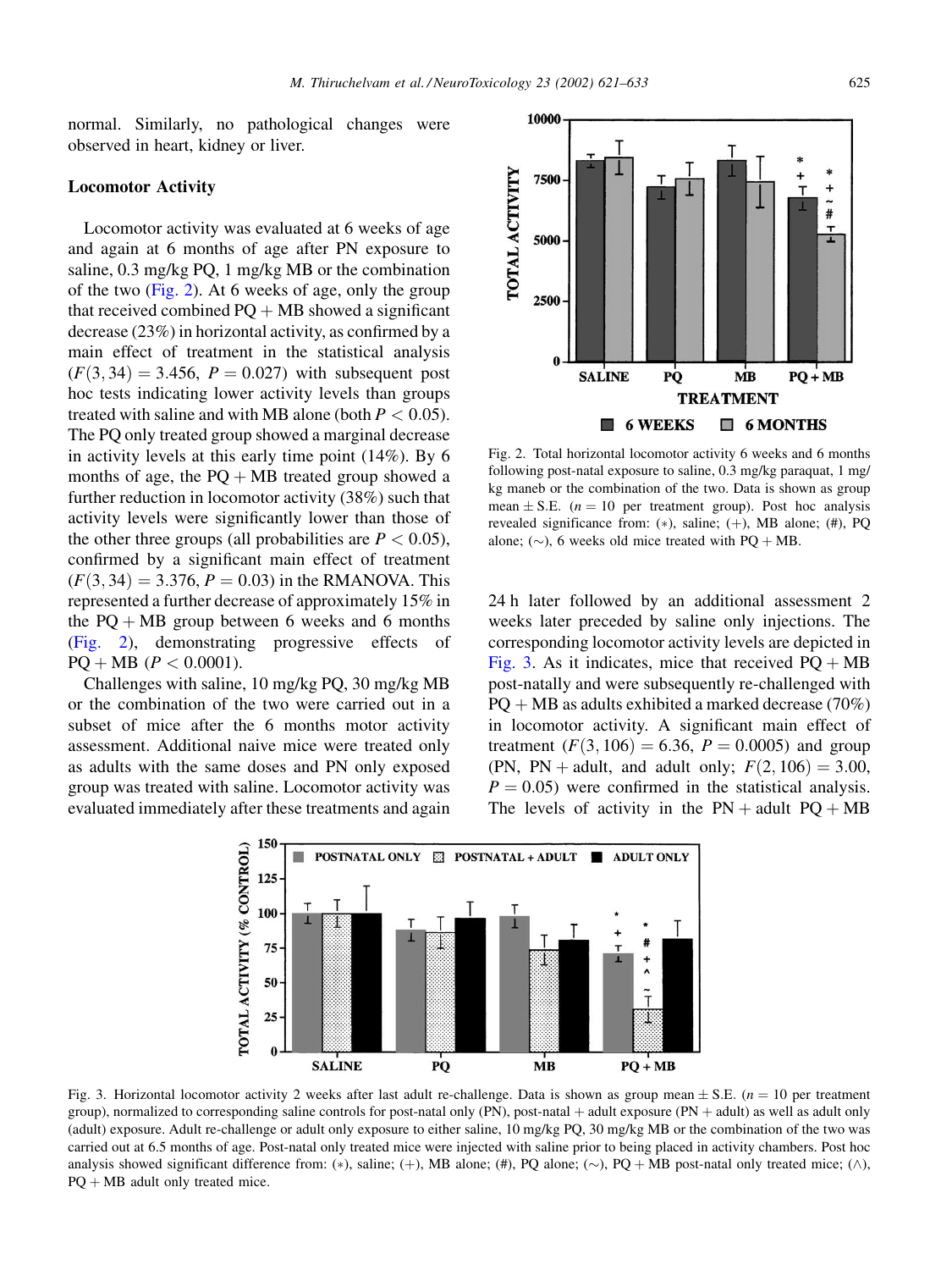<span id="page-5-0"></span>group were lower than those of the PN only and adult only groups exposed to  $PQ + MB$  (both  $P < 0.01$ ) and were also lower than levels in the  $PN +$  adult groups that received either PQ or MB alone (both  $P < 0.01$ ). MB alone mice exposed both post-natally and as adults exhibited a slightly greater reduction in activity than the groups that were exposed either post-natally only or as adults only, although these decreases were not statistically significant.

## Striatal Dopamine, Metabolites, Turnover and Serotonin

Striatal levels of DA, DOPAC, HVA, 5HT and DA turnover were evaluated 2 weeks after the last adult exposure, immediately after last locomotor session (Fig. 4). All groups of mice were sacrificed at the same time. Striatal DA levels (Fig. 4A) were significantly affected by treatment  $(F(3, 105) = 24.8, P < 0.0001)$ ,



Fig. 4. Striatal DA (A), DOPAC (B), HVA (C), and DA turnover (DOPAC + HVA)/DA (D) levels 2 weeks after the last injection of saline or 10 mg/kg PQ, 30 mg/kg MB or the combination of the two  $(n = 10$  for each treatment group). Post-natal exposure was carried out from post-natal days 5 to 19 (PND 5–19), with adult re-challenge or adult exposure only occurring at 6.5 months of age. Data are shown as group mean  $\pm$  S.E. (percent of corresponding saline-treated group). Fisher's post hoc confirmed significant difference from: (\*), saline; (#), from adult only exposure;  $(+)$ , PN only exposure;  $(\sim)$ , MB alone;  $(\land)$ , PQ alone.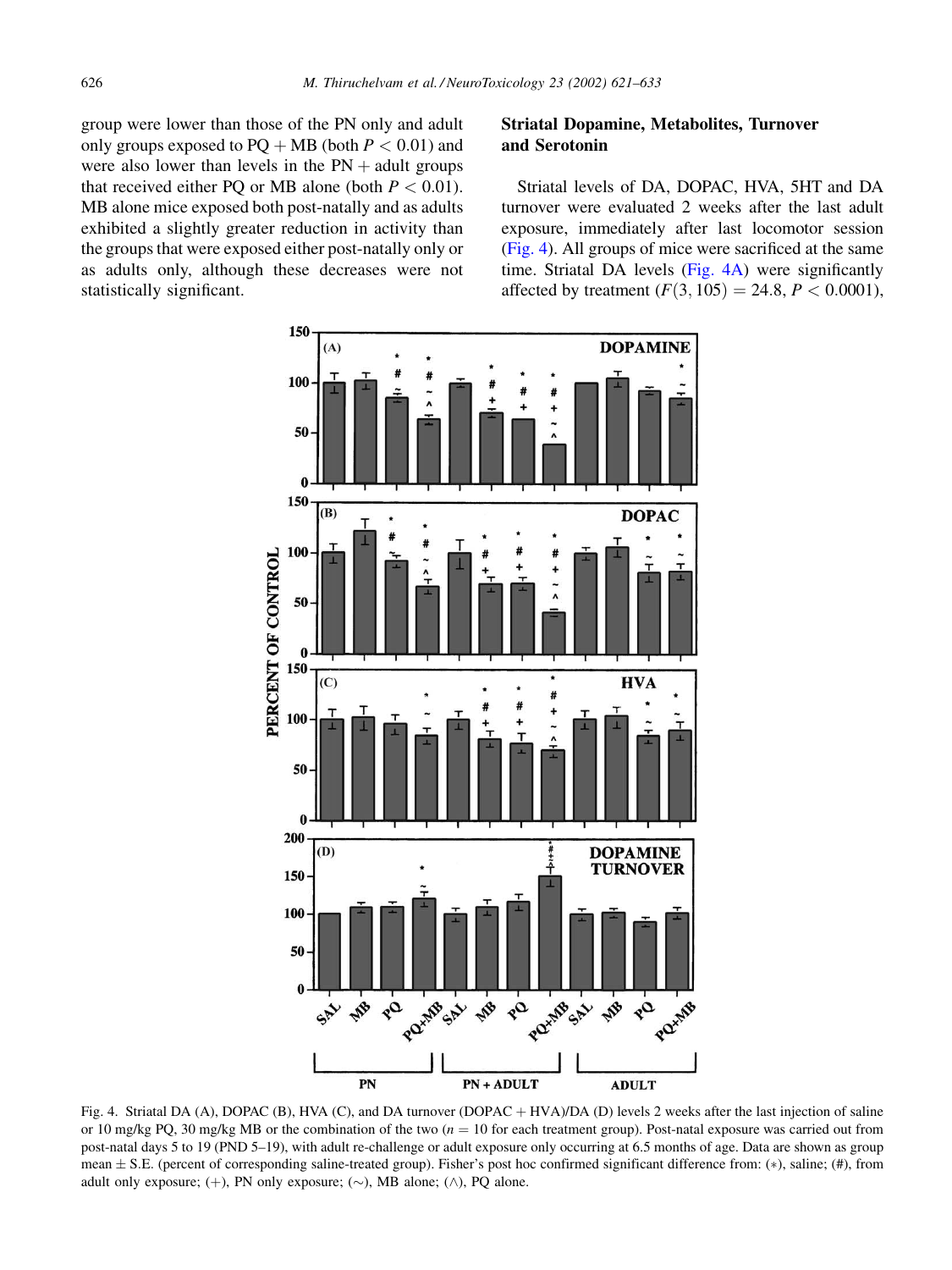and differed by group as well (PN,  $PN +$  adult, and adult only:  $F(2, 106) = 20.3$ ,  $P < 0.0001$ ; treatment by group interaction:  $F(6, 105) = 3.8$ ,  $P = 0.0018$ ). PN only exposure to  $PQ + MB$  significantly decreased DA levels by about 36% relative to saline, PQ or MB alone  $(P < 0.05)$ , while PO alone marginally decreased DA. Adult only exposure to  $PQ + MB$  decreased DA levels by approximately 15% ( $P < 0.05$ ), findings consistent with our previous observations [\(Thiruchelvam et al.,](#page-11-0) [2000b\)](#page-11-0).

With  $PN +$  adult exposure, PQ alone decreased DA levels [\(Fig. 4A\)](#page-5-0) by 36%, MB alone by 30%, and  $PO + MB$  by 62% as compared to the corresponding saline-treated group. This stands in contrast to the lack of effect on DA levels in response to PQ or MB alone following adult only exposure. Similarly,  $PQ + MB$ treated mice in the  $PN$  + adult exposed group showed enhanced reductions in DA levels compared to those exhibited by the corresponding PN only or adult only groups ( $P < 0.001$ ).

Changes in DOPAC levels paralleled those seen in DA [\(Fig. 4B](#page-5-0)), with a significant effect of treatment  $(F(3, 105) = 11.7, P < 0.0001)$ , group  $(F(2, 105)) =$  $9.8, P < 0.0001$ , and an interaction between treatment and group  $(F(6, 105) = 2.31, P = 0.03)$ . For all three treatment protocols, exposure to PQ alone, or to  $PQ + MB$  decreased DOPAC levels, with this reduction being greatest in the PN + adult group ( $P < 0.01$ ). In fact, the decrease in DOPAC levels in the  $PN +$  adult exposed  $PQ + MB$  appears additive of the effects observed in the PN only and adult only exposure groups. While MB alone treatment did not alter DOPAC following exposure either during development or in adulthood,  $PN + adult$  exposure did result in significant and notable decreases in DOPAC  $(P < 0.05)$ . Effects on HVA levels [\(Fig. 4C](#page-5-0)) mirrored those seen with DOPAC, but were of smaller magnitude, with significant effects of treatment  $(F(3, 105) = 2.9,$  $P = 0.037$  and group  $(F(2, 105) = 2.88, P = 0.05)$  in the statistical analysis, but not an interaction between the two.

DA turnover ([Fig. 4D](#page-5-0)), changes reflected the alterations in DA and metabolite levels (main effect of treatment  $(F(3, 105) = 4.6, P = 0.004)$  and group  $(F(2, 105) = 0.002)$ . Specifically, PQ + MB treatment during PN days 5–19 significantly increased turnover by 20% compared to effects produced by either compound alone or by saline treatment. Adult only exposure to  $PQ + MB$  did not alter DA turnover in any of the groups. Exposure to  $PQ + MB$  both PN and as adults significantly increased DA turnover (50%) compared to the corresponding saline group. This increase

was also significantly higher than that of the PN only treated  $PO + MB$  group. Although, not statistically significant, both PQ and MB alone increased DA turnover (16 and 10%, respectively) in the  $PN + adult$  group. No significant changes in 5HT levels were observed in any of the treatment groups (data not shown), indicating the selectivity of these treatments for the dopaminergic system.

#### Nigral Dopaminergic Cell Counts

The number of dopaminergic cells in the SNpc was determined 2 weeks after the last adult treatment [\(Fig. 5](#page-7-0)), with all mice sacrificed at the same time point. TH<sup>+</sup> neurons ([Fig. 5A\)](#page-7-0) actually represent  $TH^+$  and cresyl violet positive neurons indicating that the changes observed are a true loss of dopaminergic neurons rather than just a down regulation of the enzyme, with no change in  $TH^-$  neurons. PN only exposure to any of the treatments (PQ or MB alone or combined PQ + MB) all decreased the number of  $TH^+$ neurons as compared to the corresponding saline-treated group significantly (all comparisons,  $P < 0.0001$ ), with the  $PQ + MB$  group exhibiting the largest reduction, and differing from PQ and MB alone. Adult only exposure to PO alone and to  $PQ + MB$  also reduced the number of dopaminergic cells (both comparisons,  $P < 0.0001$ ). The PN + adult exposure regimen decreased numbers of  $TH^+$  cells most dramatically  $(P < 0.0001)$ , again with the PQ + MB group showing the largest decrease (67% decrease) relative to saline  $(P < 0.0001)$ . PQ + MB also reduced TH<sup>+</sup> neurons to a significantly greater extent than PQ alone or MB alone. The decreases in the  $PN +$  adult groups were all potentiated relative to corresponding losses in either the PN or adult only groups for all the treatments. These effects were confirmed in the statistical analysis by a significant main effect of treatment  $(F(3, 36) = 275, P < 0.0001)$ , group  $(F(2, 36) = 110, P < 0.0001)$ , and an interaction of treatment and group  $(F(6, 36) = 31.1, P < 0.0001)$ . In contrast, there were no differences in  $TH$ <sup>-</sup> neurons under any conditions [\(Fig. 5B\)](#page-7-0), suggesting that these neurotoxicant treatments destroyed only dopaminergic neurons of the SNpc.

#### DISCUSSION

Although, PD is considered a neurodegenerative disorder, the possibility that it results from damage to the nigrostriatal system incurred developmentally but expressed only as normal aging processes unfold,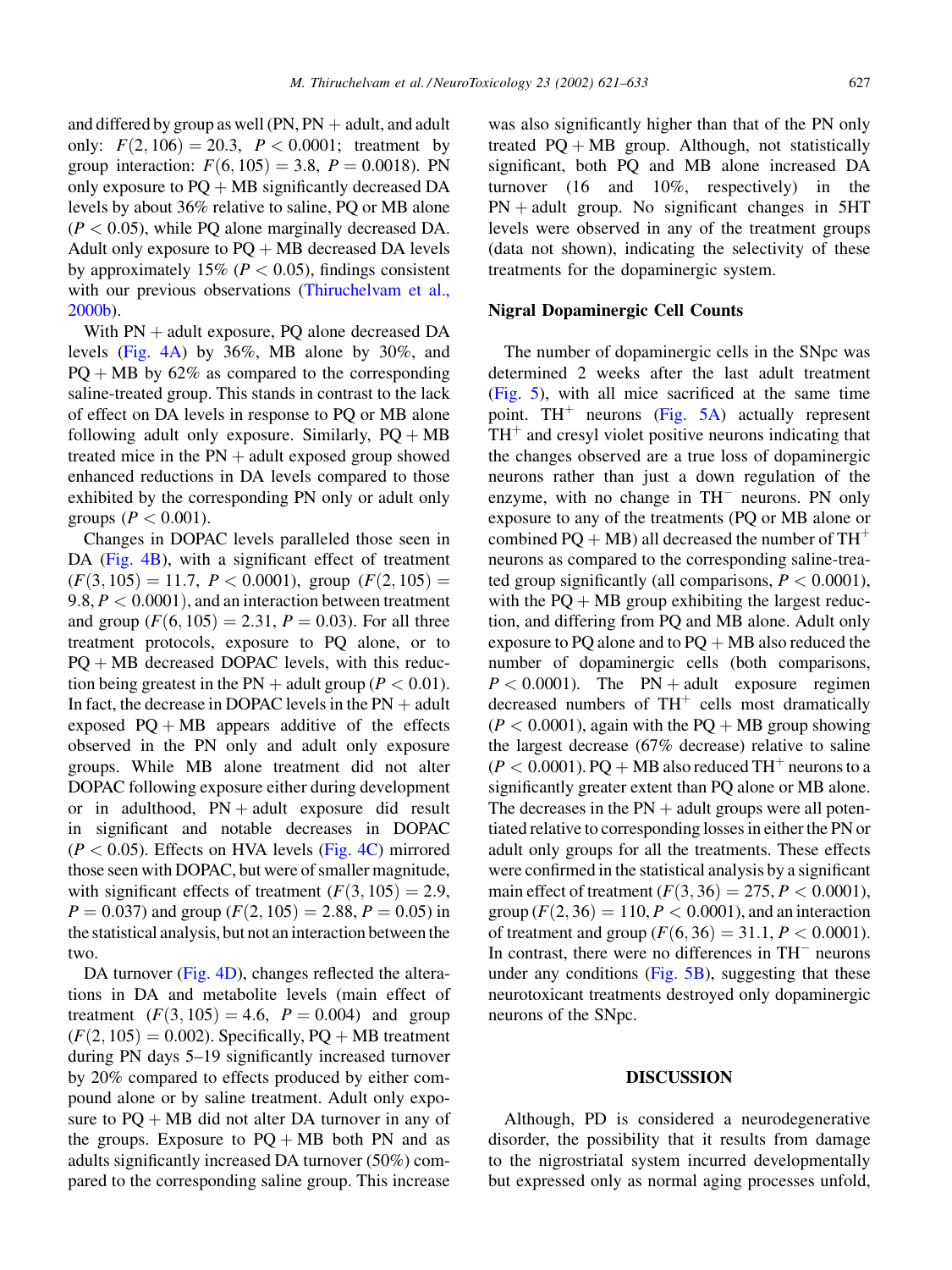<span id="page-7-0"></span>

Fig. 5. Total number of TH<sup>+</sup> (A) and TH<sup>-</sup> (B) neurons in the substantia nigra pars compacta 2 weeks after the last treatment of either saline or 10 mg/kg PQ, 30 mg/kg MB or the combination of the two ( $n = 4$  for each treatment group). Post-natal exposure was carried out from days 5 to 19 (PN 5–19) were followed by adult re-challenge or adult only exposure corresponding compounds at 6.5 months of age, with mice being sacrificed 2 weeks after the last dose. Data represents total number of  $TH<sup>+</sup>/cresyl$  violet positive (A) or cresyl violet only positive (B) neurons and is represented as group mean  $\pm$  S.E. post hoc analysis further revealed significance from: (\*), saline; (#), from adult only exposure;  $(+)$ , PN only exposure;  $(\sim)$ , MB alone;  $(\land)$ , PQ alone.

while speculated, has yet to be examined. The aim of this study, were to examine the hypothesis that targeting the nigrostriatal dopaminergic system developmentally could result in permanent neurotoxicity to the DA system and, further increase its vulnerability to subsequent neurotoxic challenges occurring later in life. In concert with those assertions, developmental exposures to PQ or MB alone as well as their combination impart sustained alterations to the nigrostriatal DA system that are still evident at 6 months of age, i.e. 5.5 months after the last exposure, suggesting permanent DA system alterations. This was demonstrated by locomotor activity, especially in the  $PO + MB$  treated group, where activity levels were reduced at 6 weeks of age but had fallen even further by 6 months of age, consistent with progressive neurotoxicity. The increased DA turnover in the PN treated  $PQ + MB$ group evident even 6 months after exposure suggests a continuous alteration of DA metabolism, an effect that could signal the sustained formation of free radicals as a mechanism for the progressive degeneration that appears to take place. Determining the increases in free radical generation and its by-products will allow us to examine this possibility.

In addition to demonstrating permanent and progressive effects from developmental only exposures, two other major findings were notable. First, developmental exposures markedly enhanced vulnerability to subsequent pesticide treatments, and, secondly, developmental only exposures were associated with ''silent neurotoxicity'' that was only unmasked by later challenges to the DA system. The effects of adult re-challenge following developmental exposure to either PQ or MB alone or  $PQ + MB$  produced markedly greater reductions in locomotor activity, striatal DA and metabolites as well as nigral dopaminergic neurons compared to either PN only or adult only exposures to these neurotoxicants. With respect to the second finding, the effects of MB alone during development were found to be modest and without substantial behavioral impairments. However, following adult re-exposure to MB, a marked decrease in nigrostriatal dopaminergic function was observed. Developmental exposure to MB alone therefore, produced a ''silent toxicity'' such that the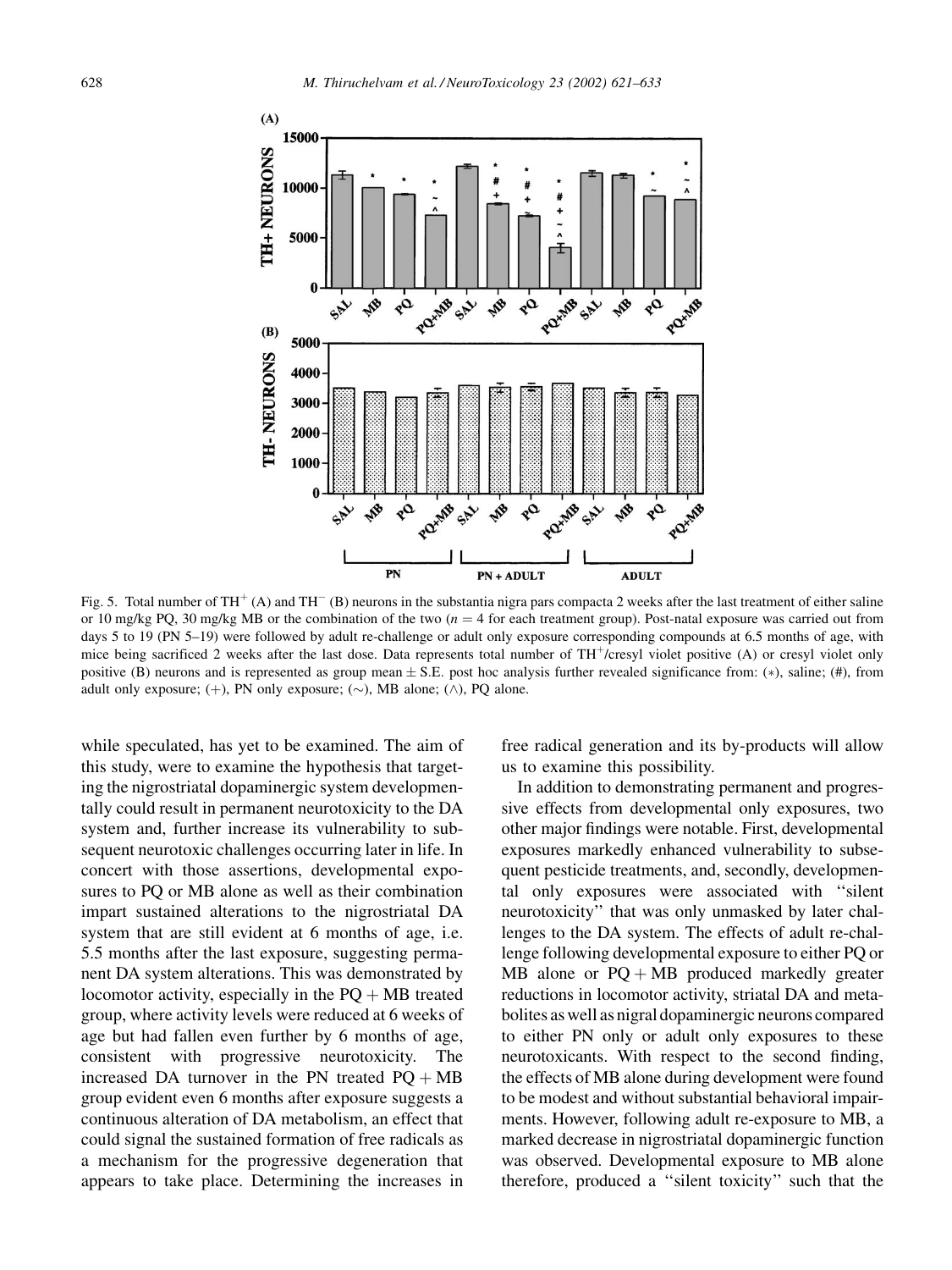

Fig. 6. Schematic representation of three different scenarios leading to the Parkinson's disease phenotype, with the developmental exposure hypothesis relatively unexplored. The first (line A) shows how an environmental insult somewhere in the third or fourth decade of life (line B) might produce Parkinsonism around the age of 60, assuming that dopaminergic (DA) function continues to decline with aging and an 80% or greater depletion of dopaminergic function is required for symptoms to develop. Contrary, exposure to DA neurotoxicants during critical periods of development can result in loss of DA function at the intercept of exposure (line D) or accelerate the age-related decline of dopaminergic function (line C), both leading to the disease phenotype sooner. However, an adult re-exposure to such an insult (line E) could lead to a Parkinsonian phenotype in the fifth or sixth decade of life.

system was already vulnerable, and re-exposure thereafter to the neurotoxicant produces dramatic effects.

[Calne and Langston \(1983\)](#page-10-0) posited a decline in dopaminergic function with age that could be accelerated by an environmental insult in early or middle life that eventually reduces DA function below that necessary to maintain normal function as a model for PD (Fig. 6, lines A and B). Alternatives or additions to this hypothesis are posed in Fig. 6 (lines C and D). The progressive decline in locomotor activity with age following developmental exposure may be an indication of progressive loss of dopaminergic function across the life span. To document this, of course, would require a longer, time-course experiment. However, if one makes that assumption, several hypotheses can be explored. As depicted in Fig. 6, developmental insult might result in a loss of dopaminergic neurons at the onset of exposure, thus depleting the total pool of neurons, and this process may continue with age resulting in the disease phenotype appearing earlier in time compared to what might be predicted with normal aging alone (Fig. 6, line D). In another proposed scheme, neuronal number may not be altered with developmental exposure at the beginning of life, but rather the developmental insult could enhance the

rate of cell death across the life span, again, leading to an earlier onset of the disease phenotype (Fig. 6C). Under both scenarios, a subsequent environmental insult during adulthood can shift these curves even further downward, as schematized (Fig. 6E). This study clearly shows that developmental exposures to these toxicants can render a system more vulnerable to subsequent exposures. Furthermore, it raises the possibility that individuals that may not have evidenced susceptibility through genetic background alone could, by virtue of early damage to the system, become vulnerable to the PD phenotype. It is important to point out however, that to date, only behavioral data has been presented to support the possibility of progressive effects following developmental exposure alone, making it premature to conclude that developmental exposure alone results in progressive damage to the nigrostriatal system. More experiments looking at the time course of these effects will have to be carried out to ascertain this possibility.

Other neurotoxicants have been shown to have a greater effect on the developing central nervous system compared to the adult brain [\(Ahlbom et al., 1994;](#page-10-0) [Eriksson et al., 1992; Eriksson et al., 1991b; Moser](#page-10-0) [et al., 1998; Moser et al., 2001; Spyker and Avery,](#page-10-0)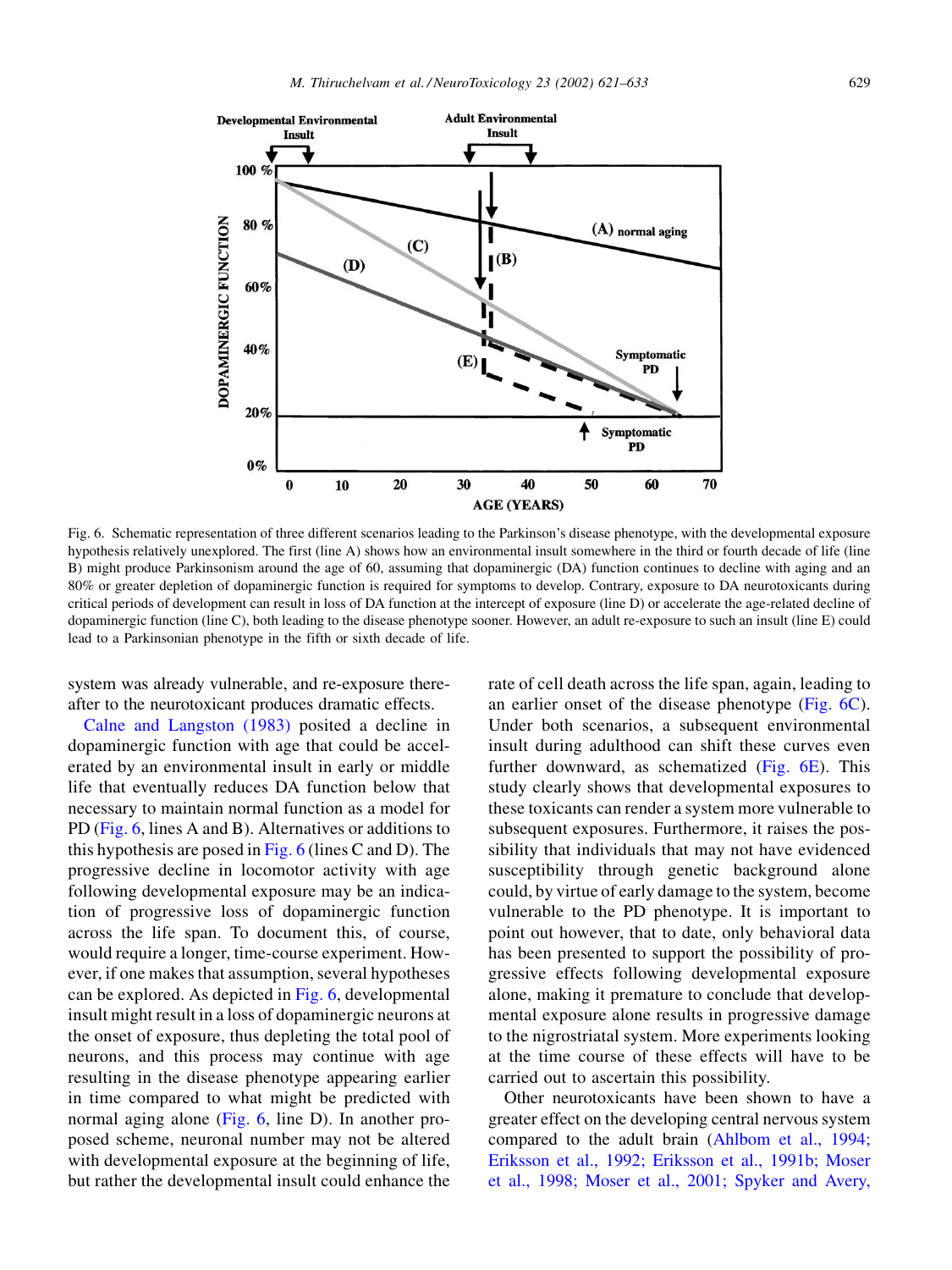[1977\)](#page-10-0). Developmental exposure to MPTP, the commonly used neurotoxicant model of PD, produces permanent effects on the nigrostriatal system both in mice and non-human primates following developmental treatment but the changes observed are unlike those following adult exposure ([Ali et al., 1993; Ochi et al.,](#page-10-0) [1991; Perez-Otano et al., 1995; Perez-Otano et al.,](#page-10-0) [1992; Weissman et al., 1989\)](#page-10-0). A previous study reported that exposure to PQ on PND 10–11 produced permanent changes in striatal DA as well as behavioral changes [\(Fredriksson et al., 1993b\)](#page-11-0). These findings are not completely consistent with those reported here, which could reflect differences in route of exposure (oral versus i.p. in our studies) and/or the timing of the exposure. Exposure to the insecticide DDT during PND 10–11 enhanced the effects produced by adult exposure to bioallethrin [\(Eriksson and Talts, 2000](#page-11-0)), as assessed using behavioral endpoints and cholinergic receptor pharmacology. However, the current study is, to the best of our knowledge, the first demonstration of a developmental effect on the nigrostriatal system that is progressive, and also leads to enhanced nigrostriatal system vulnerability to subsequent exposures, having obvious implications for the etiology of PD.

The mechanism(s) by which developmental exposure to PQ and MB alone or in combination enhance the toxic impact of subsequent exposures requires further investigation. PQ itself has been repeatedly shown to adversely affect the nigrostriatal DA system [\(Barbeau et al., 1985; Brooks et al., 1999](#page-10-0)). While the extent to which PQ crosses the blood brain barrier (BBB) has been questioned, it can indeed enter the brain and actually appears to accumulate differentially in certain regions following systemic injections of  $^{14}C$ -PQ ([Bagetta et al., 1992; Corasaniti and Nistico, 1993;](#page-10-0) [Corasaniti et al., 1990; Corasaniti et al., 1992; Lind](#page-10-0)[quist et al., 1988; Rose et al., 1976\)](#page-10-0). Furthermore, systemically-administered PQ uptake in brain depends upon the age of the animal, with higher brain concentrations achieved in very young and older animals [\(Corasaniti et al., 1991; Widdowson et al., 1996](#page-10-0)).

Based on the neurochemical and behavioral changes, and it's apparently selective disruption of the nigrostriatal system, it is assumed that MB is able to cross the BBB. The development of the BBB proceeds from late gestation and continues through the PN period and may be a time of increased permeability. Thus, exposure to an environmental toxicant during this period could be associated with increased uptake and also disruption of the normal development and maturation of this crucial barrier ([Kneisel et al., 1996; Rodier, 1994; Rodier,](#page-11-0) [1995; Saunders and Mollagard, 1991\)](#page-11-0). An incomplete or immature BBB in the developing central nervous system could result in greater uptake of neurotoxic compounds into the central nervous system, which then exert greater effects on the dopaminergic system. Such a possibility could account for the more pronounced effects associated with developmental only as compared to adult only exposures in these experiments. The PN period is often one of greater vulnerability to toxic insults as compared to the adult stage of the life cycle because excretion processes are functionally inefficient at this point and many drug metabolizing systems have not yet completely developed [\(Gange and Brodeur,](#page-11-0) [1972\)](#page-11-0). This would potentially result in a protracted time course of toxicant effects. While the basis for the potentiated neurotoxicity of combined PQ and MB has yet to be resolved, preliminary findings from our laboratory suggest that MB may increase the accumulation of PQ in the brain as compared to PQ administration alone (unpublished observation).

Thus, exposure to PQ and MB during critical periods of development may be disrupting the normal development of the BBB. Developmental exposure to several pesticides has been shown to alter BBB development and its functionality in the adult [\(Banks](#page-10-0) [et al., 1996; Gupta et al., 1999; Srinivas et al., 1993](#page-10-0)). Consequently, a ''leaky'' BBB as a result of incomplete or aberrant maturation could increase subsequent permeability to toxicants, a scenario that might underlie the heightened susceptibility of adult animals treated PN and re-challenged as adults. Similar impacts could be envisaged if defense mechanisms, xenobiotic metabolizing enzyme systems, and/or neurotrophic factor networks were incompletely or incorrectly developed due to disruption during the critical periods by the effects of these exposures. Developmental expression of neurotrophic factors is important for numerous processes and it's expression is critically dependent on timing, duration and also context [\(Barone, 1999](#page-10-0)). Furthermore, pertubation of any of these systems may also have profound effects on downstream signaling processes that play an important role in the maintenance of cellular homeostasis.

Apoptotic cell death is also an important developmental process and occurs during both pre- and PN development. Exposure to toxicants during critical periods may perturb this process by altering the systems that regulate apoptotic signals, resulting in undesirable increases in apoptosis and consequent decreases in cell numbers. This altered cell number may lead to neurological dysfunction as seen in several neurological disorders including PD [\(Burke and Kholodilov,](#page-10-0) [1998\)](#page-10-0).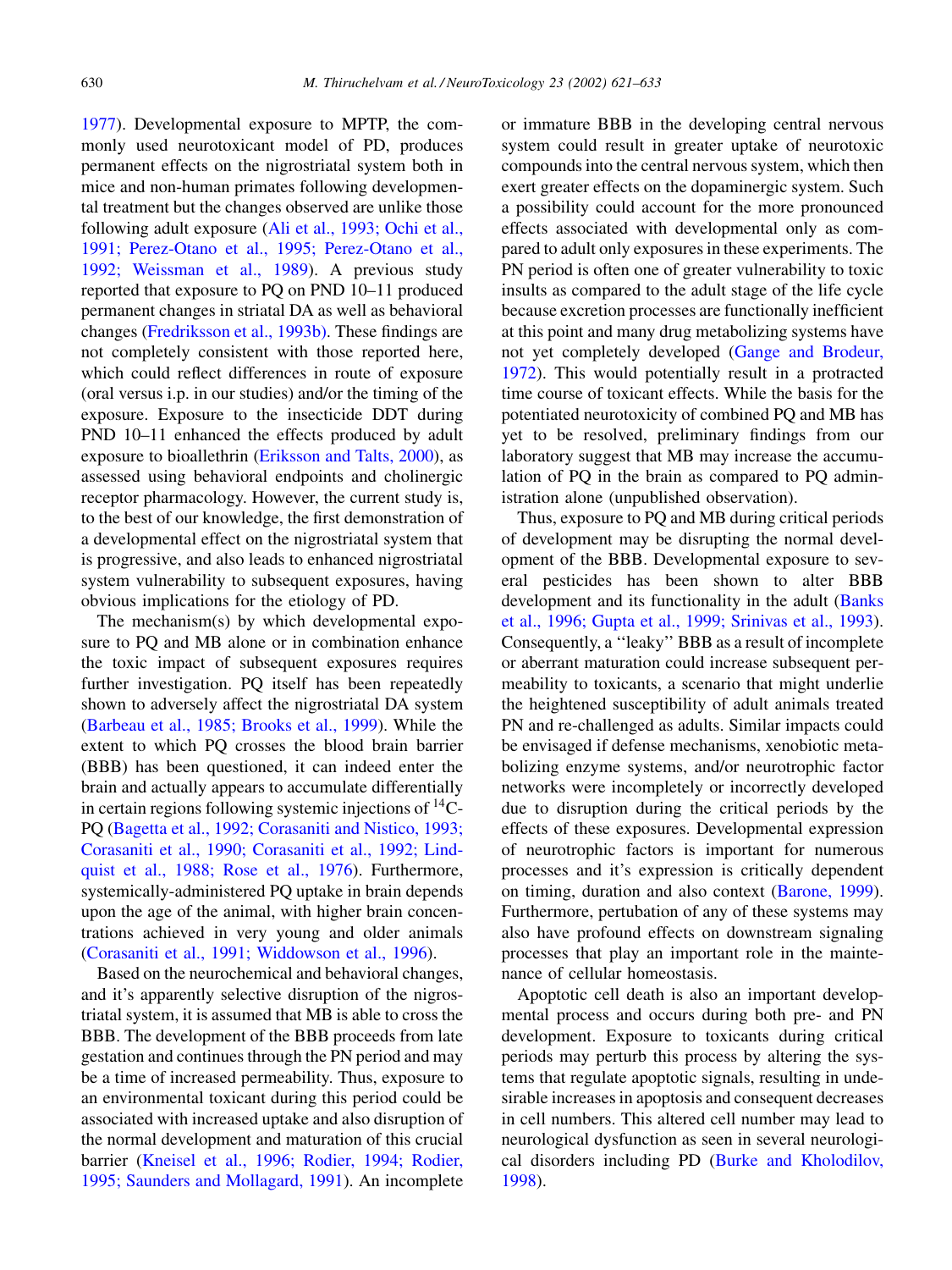<span id="page-10-0"></span>The findings described here using this environmental exposure model have clear implications for the risk assessment processes used to evaluate pesticide safety for human populations. Numerous studies have now begun to document the placental transfer of various pesticides to the fetus [\(Siddiqui et al., 1981; Walis](#page-11-0)[zewski et al., 2001](#page-11-0)). The environmental reality, of course, is that exposures occur to mixtures of chemicals rather than to single agents, as might be predicted from the fact that environmental pesticides are widely used in overlapping geographical locations in areas in the US and some even on the same crops [\(USGS,](#page-11-0) [1998](#page-11-0)). Recently published studies now beginning to examine human exposures to pesticides, primarily organophosphates, confirm the presence of metabolites of multiple pesticides in urine of children. In some cases these levels are not seasonal as might have been expected, and are present in higher concentrations than predicted by recent non-probability based samples (Adgate et al., 2001; Lu et al., 2001). Clearly, a further understanding of the mixtures of pesticides to which humans are exposed and the levels of these exposures is needed to permit a precise determination of the risks of such exposures both for various developmental disabilities as well as their potential contributions as risk factors in the etiology of neurodegenerative diseases.

## ACKNOWLEDGEMENTS

Supported in part by Grants ES01247, ES05017 and ES05903 from the National Institute of Environmental Health Sciences (DCS) and DMD17-98-1-8628 from the Department of Defense (EKR). The authors would like to thank Dr. Miriam Virgolini for her comments on the manuscript.

#### **REFERENCES**

- Adgate JL, Barr DB, Clayton CA, Eberly LE, Freeman NC, Lioy PJ, et al. Measurement of children's exposure to pesticides: analysis of urinary metabolite levels in a probability-based sample. Environ Health Perspect 2001;109(6):583–90.
- Ahlbom J, Fredriksson A, Eriksson P. Neonatal exposure to a type-I pyrethroid (bioallethrin) induces dose-response changes in brain muscarinic receptors and behavior in neonatal and adult mice. Brain Res 1994;645(1/2):318–24.
- Ahlbom J, Fredriksson A, Eriksson P. Exposure to an organophosphate (DFP) during a defined period in neonatal life induces permanent changes in brain muscarinic receptors and behavior in adult mice. Brain Res 1995;677(1):13–9.
- Ali SF, David SN, Newport GD. Age-related susceptibility to MPTP-induced neurotoxicity in mice. NeuroToxicology 1993; 14(1):29–34.
- Bagetta G, Corasaniti MI, Iannone M, Nistico G, Stephenson JD. Production of limbic motor seizures and brain damage by systemic and intracerebral injections of paraquat in rats. Pharmacol Toxicol 1992;71:443–8.
- Bancroft R, Prahlad KV. Effect of ethylenebis (dithiocarbamic acid) disodium salt (nabam) and ethylenebis(dithiocarbamato)manganese (maneb) on Xenopus laevis development. Teratology 1973;7(2):143–50.
- Banks WA, Kastin AJ, Harrison LM, Zadina JE. Perinatal treatment of rats with opiates affects the development of the blood-brain barrier transport system PTS-1. NeuroToxicol Teratol 1996;18(6):711–5.
- Barbeau A, Dallaire L, Buu NT, Poirier J, Rucinska E. Comparative behavioral, biochemical and pigmentary effects of MPTP, MPP<sup>+</sup> and paraquat in rana pipiens. Life Sci 1985; 37:1529–38.
- Barone Jr, S. Applications of the neurotrophic hypothesis to developmental neurotoxicology. In: Tilson HA, Harry GS, editors. Target organ toxicity-neurotoxicology. London/ Washington, DC: Taylor & Francis, 1999.
- Brooks AI, Chadwick C, Gelbard HA, Cory-Slechta DA, Federoff HJ. Paraquat elicited neurobehavioral syndrome caused by dopaminergic neuron loss. Brain Res 1999;823(1–2):1–10.
- Burke RE, Kholodilov NG. Programmed cell death: does it play a role in Parkinson's disease? Ann Neurol 1998;44(Suppl 1–3): S126–33.
- Calne DB, Langston JW. Aetiology of Parkinson's disease. Lancet 1983;2:1459–67.
- Chernoff N, Kavlock RJ, Rogers EH, Carver BD, Murray S. Perinatal toxicity of maneb, ethylene thiourea, and ethylenebisisothiocyanate sulfide in rodents. J Toxicol Environ Health 1979;5(5):821–34.
- Corasaniti MT, Nistico G. Determination of paraquat in rat brain by high-performance liquid chromatography. J Chromatogr 1993;643:419–25.
- Corasaniti MT, Strongoli MC, Nistico G. Determination of paraquat in rat brain using ion-pair solid-phase extraction and reversed phase high performance liquid chromatography with ultraviolet detection. J Chromatogr 1990;527:189–95.
- Corasaniti MT, Defilippo R, Rodino P, Nappi G, Nistico G. Evidence that paraquat is able to cross the blood-brain barrier to a different extent in rats of various age. Funct Neurol 1991;6:385–91.
- Corasaniti MT, Strongoli MC, Pisanelli A, Bruno P, Rotiroti D, Nappi G, et al. Distribution of paraquat into the brain after its systemic injection in rats. Funct Neurol 1992;7:51–6.
- Dey MS, Breeze RG, Hayton WL, Karara AH, Krieger RI. Paraquat pharmacokinetics using a subcutaneous toxic low dose in the rat. Fundam Appl Toxicol 1990;14:208–16.
- Eriksson P, Fredriksson A. Neurotoxic effects of two different pyrethroids, bioallethrin and deltamethrin, on immature and adult mice: changes in behavioral and muscarinic receptor variables. Toxicol Appl Pharmacol 1991a;108(1):78–85.
- Eriksson P, Lundkvist U, Fredriksson A. Neonatal exposure to 3,3',4,4'-tetrachlorobiphenyl: changes in spontaneous behavior and cholinergic muscarinic receptors in the adult mouse. Toxicology 1991b;69(1):27–34.
- Eriksson P, Ahlbom J, Fredriksson A. Exposure to DDT during a defined period in neonatal life induces permanent changes in brain muscarinic receptors and behavior in adult mice. Brain Res 1992;582(2):277–81.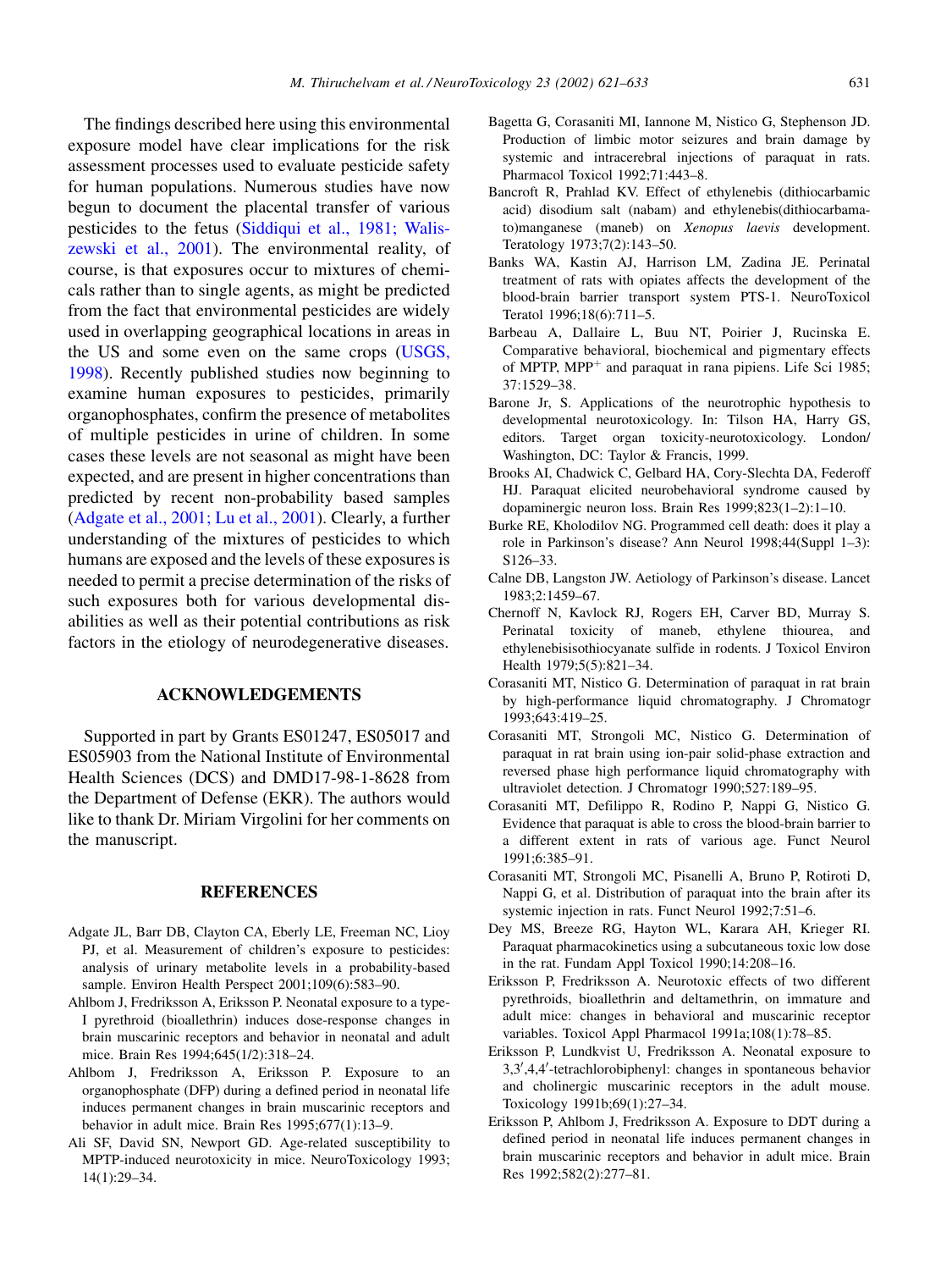- <span id="page-11-0"></span>Eriksson P, Talts U. Neonatal exposure to neurotoxic pesticides increases adult susceptibility: a review of current findings. NeuroToxicology 2000;21(1/2):37–47.
- Fredriksson A, Danielsson BR, Eriksson P. Altered behavior in adult mice orally exposed to tri and tetrachloroethylene as neonates. Toxicol Lett 1993a;66(1):13–9.
- Fredriksson A, Fredriksson M, Erriksson P. Neonatal exposure to paraquat or MPTP induces permanent changes in striatum dopamine and behavior in adult mice. Toxicol Appl Pharmacol 1993b;122:258–64.
- Gange J, Brodeur J. Metabolic studies on the mechanism of increased susceptibility of weanling rats to parathion. Can J Physiol Pharmacol 1972;50:202–15.
- Giorgi O, De Monteys G, Porceddu ML, Mele S, Calderini G, Toffano G, et al. Developmental and age related changes in D1 dopamine receptors and dopamine content in the rat striatum. Dev Brain Res 1987;35:283–90.
- Gorell JM, Johnson CC, Rybicki BA, Peterson EL, Richardson RJ. The risk of Parkinson's disease with exposure to pesticides, farming, well water, and rural living. Neurology 1998;50:1346– 50.
- Gupta A, Agarwal R, Shukla GS. Functional impairment of bloodbrain barrier following pesticide exposure during early development in rats. Hum Exp Toxicol 1999;18(3):174–9.
- Kneisel U, Risau W, Wolburg H. Development of blood brain barrier tight junctions in the rat cortex. Dev Brain Res 1996; 96:229–40.
- Li SC, Schoenberg BS, Wang CC, Cheng XM, Rui DY, Bolis CL, et al. A prevalence survey of Parkinson's disease and other movement disorders in the People's Republic of China. Arch Neurol 1985;42(7):655–7.
- Lindquist NG, Larsson BS, Lyden-Sokolowski A. Autoradiography of  $[{}^{14}C]$ paraquat or  $[{}^{14}C]$ diquat in frogs and mice: accumulation in neuromelanin. Neurosci Lett 1988;93:1–6.
- Lu C, Knutson DE, Fisker-Andersen J, Fenske RA. Biological monitoring survey of organophosphorus pesticide exposure among pre-school children in the Seattle metropolitan area. Environ Health Perspect 2001;109(3):299–303.
- Manning-Bog AB, McCormack AL, Li J, Uversky VN, Fink AL, Di Monte DA. The herbicide paraquat causes up-regulation and aggregation of alpha synuclein in mice. J Biol Chem 2002;277(3):1641–4.
- Morens DM, Davis JW, Grandinetti A, Ross GW, Poper JS, White LR. Epidemiologic observations on Parkinson's disease: incidence and mortality in a prospective study of middle-aged men. Neurology 1996;46:1044–50.
- Moser VC, Chanda SM, Mortensen SR, Padilla S. Age and gender-related differences in sensitivity to chlorpyrifos in the rat reflect developmental profiles of esterase activities. Toxicol Sci 1998;46(2):211–22.
- Moser VC, Shafer TJ, Ward TR, Meacham CA, Harris MW, Chapin RE. Neurotoxicological outcomes of perinatal heptachlor exposure in the rat. Toxicol Sci 2001;60(2):315-26.
- Ochi N, Naoi M, Mogi M, Ohya Y, Mizutani N, Watanabe K, et al. Effects of 1-methyl-4-phenyl-1,2,3,6-tetrahydropyridine (MPTP) administration in prenatal stage on the dopamine system in the post-natal mouse brain. Life Sci 1991;48(3):217–23.
- Perez-Otano I, Oset C, Trinidad Herrero M, Luquin MR, Kupsch A, Oertel W, et al. Neurotoxic effect of prenatal exposure to MPTP on the dopaminergic systems of the marmoset brain. Eur J Pharmacol 1992;217(2/3):211–3.
- Perez-Otano I, Luquin MR, Oset C, Herrero MT, Kupsch A, Oertel W, et al. Neurotoxicity induced by prenatal exposure to MPTP on the monoaminergic and peptidergic systems of the marmoset brain. Exp Neurol 1995;131(1):108–13.
- Rodier PM. Vulnerable periods and processes during central nervous system development. Environ Health Perspect 1994;102(Suppl 2):121–4.
- Rodier PM. Developing brain as a target of toxicity. Environ Health Perspect 1995;103(Suppl 6):73–6.
- Rose MS, Lock EA, Smith LL, Wyatt I. Paraquat accumulation: tissue and species specificity. Biochem Pharmacol 1976;25: 419–23.
- Saunders NR, Mollagard K. The importance of blood brain barrier in fetuses and embryos. Trends Neurosci 1991;14:14–21.
- Schoenberg BS, Anderson DW, Haerer AF. Prevalence of Parkinson's disease in the biracial population of Copiah County, Mississippi. Neurology 1985;35:841–6.
- Schoenberg BS, Osuntokun BO, Adeuja AO. Comparison of the prevalence of Parkinson's disease in black populations in the rural US and in rural Nigeria: door-to-door community studies. Neurology 1988;38:645–6.
- Semchuk KM, Love EJ, Lee RG. Parkinson's disease and exposure to agricultural work and pesticide chemicals. Neurology 1992;42:1328–35.
- Siddiqui MK, Saxena MC, Bhargava AK, Seth TD, Murti CR, Kutty D. Agrochemicals in the maternal blood, milk, and cord blood: a source of toxicants for prenates and neonates. Environ Res 1981;24(1):24–32.
- Sobotka TJ, Brodie RE, Cook MP. Behavioral and neuroendocrine effects in rats of post-natal exposure to low dietary levels of maneb. Dev Psychobiol 1972;5(2):137–48.
- Spyker JM, Avery DL. Neurobehavioral effects of prenatal exposure to the organophosphate diazinon in mice. J Toxicol Environ Health 1977;3(5/6):989–1002.
- Srinivas PN, Chetty CS, Korlinara G, Pentyala S. Permeability changes in the blood brain barrier of neonates and adult rats after thiobencarb. Vet Hum Toxicol 1993;35:195–202.
- Tanner CM. The role of environmental toxins in the etiology of Parkinson's disease. Trends Neurosci 1989;12(2):49–54.
- Tanner CM, Chen B, Wang WZ, Peng ML, Liu ZL, Liang XL, et al. Environmental factors in the etiology of Parkinson's disease. Can J Neurol Sci 1987;14(3):419–23.
- Tanner CM, Ottman R, Goldman SM, Ellenberg J, Chan P, Mayeux R, et al. Parkinson disease in twins: an etiologic study. JAMA 1999;281:341–6.
- Thiruchelvam M, Brockel BJ, Richfield EK, Baggs RB, Cory-Slechta DA. Potentiated and preferential effects of combined paraquat and maneb on nigrostriatal dopamine systems: environmental risk factors for Parkinson's disease? Brain Res 2000a;873(2):225–34.
- Thiruchelvam M, Richfield EK, Baggs RB, Tank AW, Cory-Slechta DA. The nigrostriatal dopaminergic system as a preferential target of repeated exposures to combined paraquat and maneb: implications for Parkinson's disease. J Neurosci 2000b;20(24):9207–14.
- Thiruchelvam M, McCormack A, Richfield EK, Baggs RB, Tank AW, Di Monte DA, et al. Age-related and irrevesible nigrostriatal dopaminergic neurotoxicity following exposure to paraquattpandtpmaneb, 2002, manuscript in preparation.
- USGS. Pesticide national synthesis project, vol. 2000. USA: United States Geographic Service; 1998.